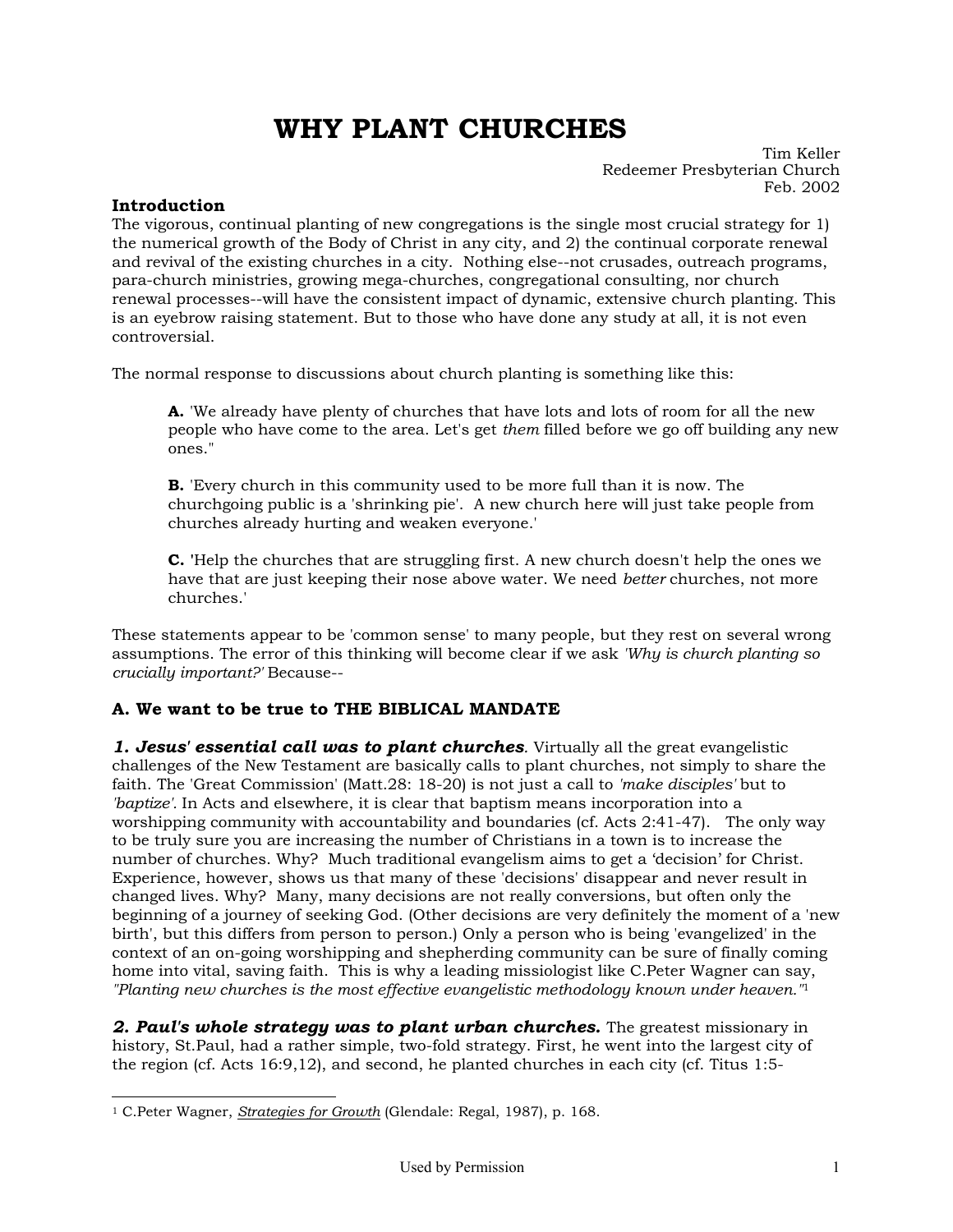*"appoint elders in every town"*). Once Paul had done that, he could say that he had '*fully preached'* the gospel in a region and that he had *'no more work'* to do there (cf. Romans 15:19,23). This means Paul had two controlling assumptions: a) that the way to most permanently influence a country was through its chief cities, and b) the way to most permanently influence a city was to plant churches in it. Once he had accomplished this in a city, he moved on. He knew that the rest that needed to happen would follow.

**Response:** *'But,'* many people say, *'that was in the beginning. Now the country (at least our country) is filled with churches. Why is church planting important now?"* We also plant churches because--

**B. We want to be true to THE GREAT COMMISSION.** Some facts--

*1. New churches best reach a) new generations, b) new residents, and c) new people groups.* First (a) younger adults have always been disproportionately found in newer congregations. Long-established congregations develop traditions (such as time of worship, length of service, emotional responsiveness, sermon topics, leadership-style, emotional atmosphere, and thousands of other tiny customs and mores), which reflect the sensibilities of long-time leaders from the older generations who have the influence and money to control the church life. This does not reach younger generations. Second, (b) new residents are almost always reached better by new congregations. In older congregations, it may require tenure of 10 years before you are allowed into places of leadership and influence, but in a new church, new residents tend to have equal power with long-time area residents.

Last, (c) new socio-cultural groups in a community are always reached better by new congregations. For example, if new white-collar commuters move into an area where the older residents were farmers, it is likely that a new church will be more receptive to the myriad of needs of the new residents, while the older churches will continue to be oriented to the original social group. And new racial groups in a community are best reached by a new church that is intentionally multi-ethnic from the start. For example: if an all-Anglo neighborhood becomes 33% Hispanic, a new, deliberately bi-racial church will be far more likely to create 'cultural space' for newcomers than will an older church in town. Finally, brand new immigrant groups nearly always can only be reached by churches ministering in their own language. If we wait until a new group is assimilated into American culture enough to come to our church, we will wait for years without reaching out to them.

[Note: Often, a new congregation for a new people-group can be planted *within* the overall structure of an existing church. It may be a new Sunday service at another time, or a new network of house churches that are connected to a larger, already existing congregation. Nevertheless, though it may technically not be a new independent congregation, it serves the same function.]

In summary, new congregations *empower* new people and new peoples much more quickly and readily than can older churches. Thus they always have and always will reach them with greater facility than long-established bodies. This means, of course, that church planting is not only for 'frontier regions' or 'pagan' countries that we are trying to see *become* Christian. Christian countries will have to maintain vigorous, extensive church planting simply to *stay* Christian!

**2. New churches best reach the unchurched--period.** Dozens of denominational studies have confirmed that the average new church gains most of its new members (60-80%) from the ranks of people who are not attending any worshipping body, while churches over 10-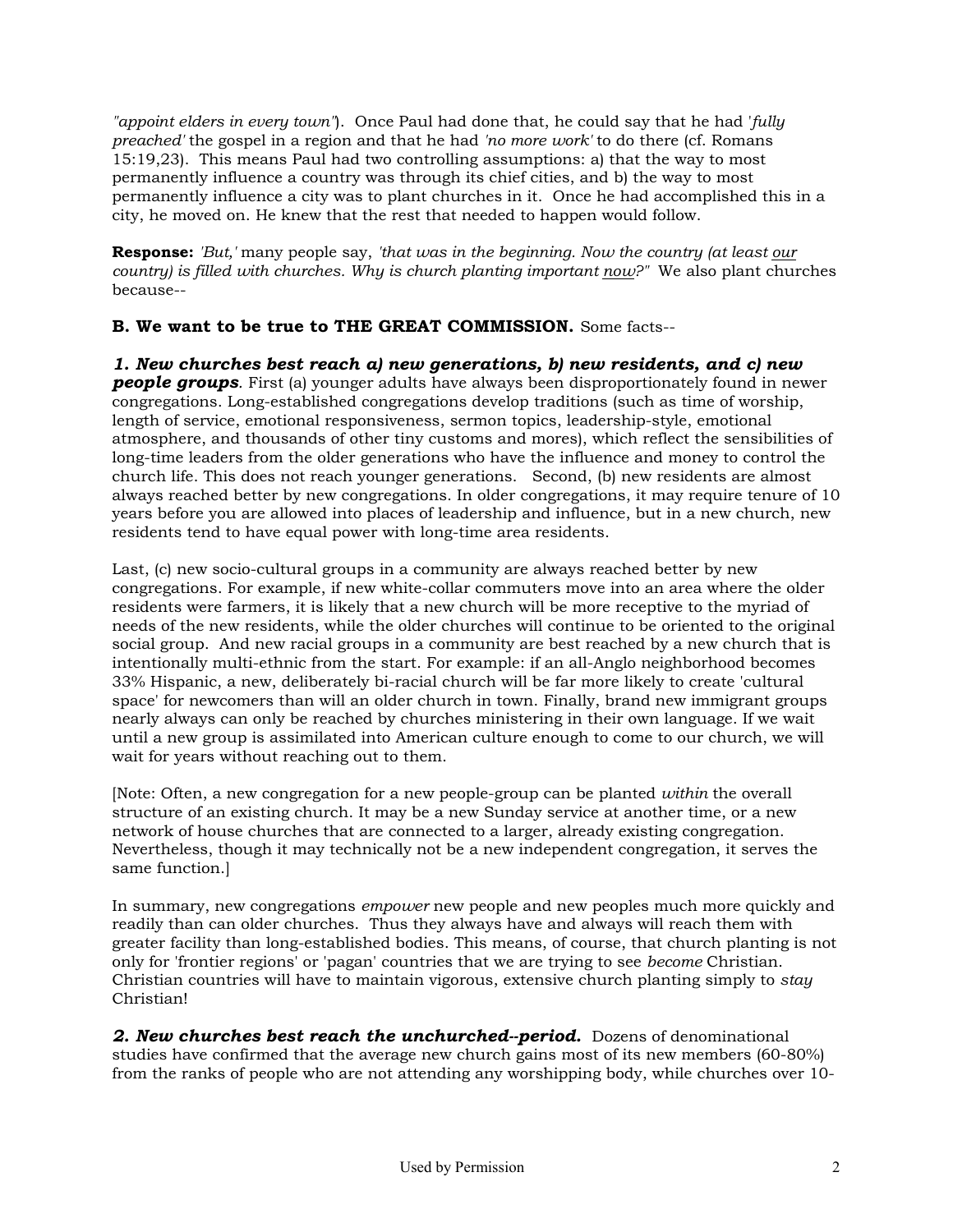15 years of age gain 80-90% of new members by transfer from other congregations.[2](#page-2-0) This means that the average new congregation will bring 6-8 times more new people into the life of the Body of Christ than an older congregation of the same size.

So though established congregations provide many things that newer churches often cannot, older churches in general will never be able to match the effectiveness of new bodies in reaching people for the kingdom. Why would this be? As a congregation ages, powerful internal institutional pressures lead it to allocate most of its resources and energy toward the concerns of its members and constituents, rather than toward those outside its walls. This is natural and to a great degree desirable. Older congregations therefore have a stability and steadiness that many people thrive on and need. This does not mean that established churches cannot win new people. In fact, many non-Christians will only be reached by churches with long roots in the community and the trappings of stability and respectability.

However, new congregations, in general, are forced to focus on the needs of its *non-*members, simply in order to get off the ground. So many of its leaders have come very recently from the ranks of the un-churched, that the congregation is far more sensitive to the concerns of the non-believer. Also, in the first two years of our Christian walk, we have far more close, face-toface relationships with non-Christians than we do later. Thus a congregation filled with people fresh from the ranks of the un-churched will have the power to invite and attract many more non-believers into the events and life of the church than will the members of the typical established body.

What does this mean practically? If we want to reach our city--should we try to renew older congregations to make them more evangelistic, or should we plant lots of new churches? But that question is surely a false either-or dichotomy. We should do both! Nevertheless, all we have been saying proves that, despite the occasional exceptions, the only widescale way to bring in lots of new Christians to the Body of Christ in a permanent way is to plant new churches.

To throw this into relief, imagine Town-A and Town-B and Town-C are the same size, and they each have 100 churches of 100 persons each. But in Town-A, all the churches are over 15 years old, and then the overall number of active Christian churchgoers in that town will be shrinking, even if four or five of the churches get very 'hot' and double in attendance. In Town-B, 5 of the churches are under 15 years old, and they along with several older congregations are winning new people to Christ, but this only offsets the normal declines of the older churches. Thus the overall number of active Christian churchgoers in that town will be staying the same. Finally, in Town-C, 30 of the churches are under 15 years old. In this town, the overall number of active Christian churchgoers will be on a path to grow 50% in a generation[.3](#page-2-1)

**Response:** *'But,'* many people say, *'what about all the existing churches that need help? You seem to be ignoring them.'* Not at all. We also plant churches because--

# **C. We want to continually RENEW THE WHOLE BODY OF CHRIST.**

-

It is a great mistake to think that we have to choose *between* church planting and church renewal. Strange as it may seem, the planting of new churches in a city is one of the very best

<span id="page-2-0"></span><sup>2</sup> Lyle Schaller, quoted in D.McGavran and G.Hunter, *Church Growth: Strategies that Work* (Nashville: Abingdon, 1980), p. 100. See C.Kirk Hadaway, *New Churches and Church Growth in the Southern Baptist*

<span id="page-2-1"></span><sup>&</sup>lt;sup>3</sup> See Lyle Schaller, 44 Questions for Church Planters (Nashville: Abingdon, 1991), p.12. Schaller talks about 'The 1% Rule'. Each year any association of churches should plant new congregations at the rate of 1% of their existing total--otherwise, that association will be in decline. That is just 'maintenance'. If an association wants to grow 50%+, it must plant 2-3% per year.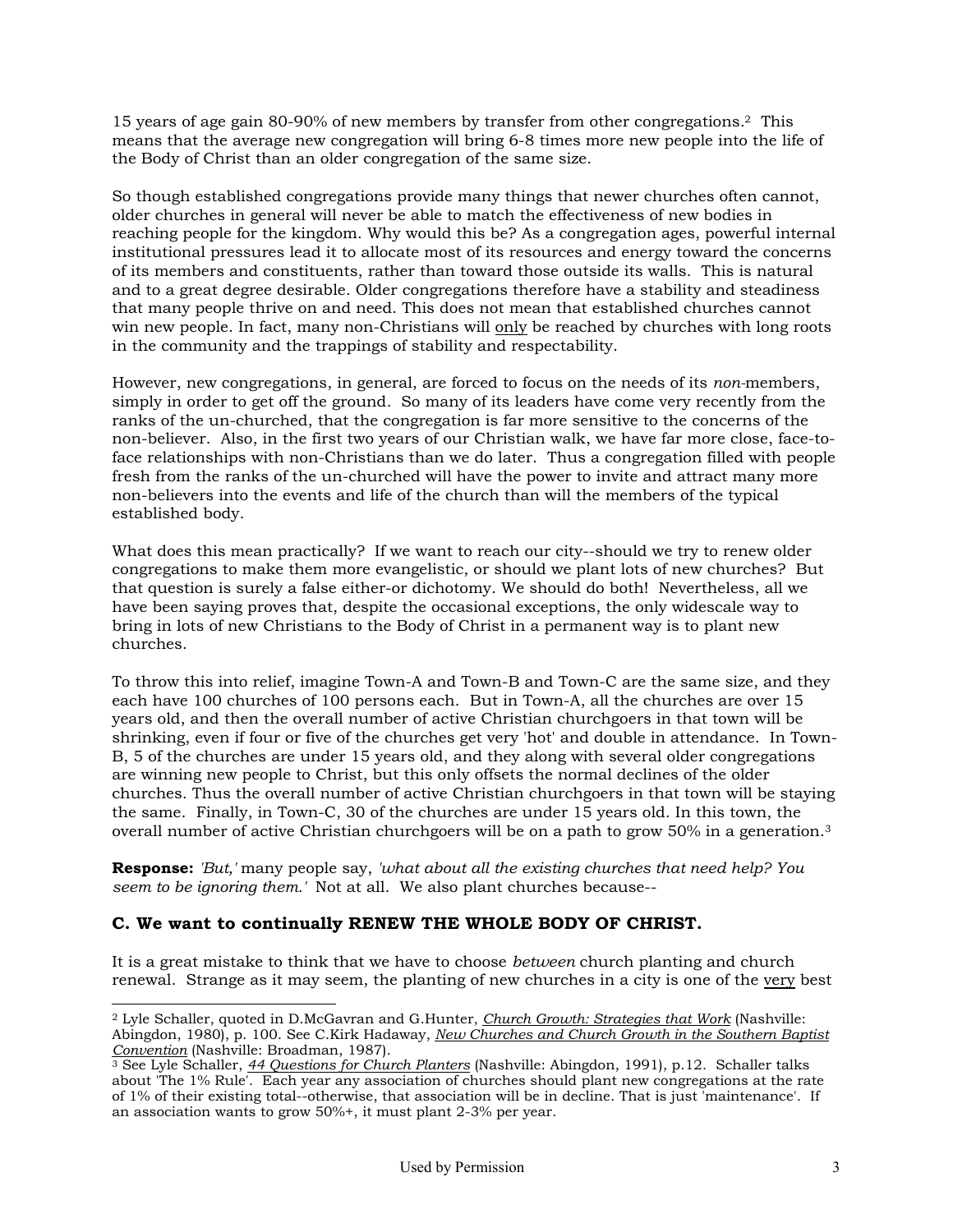ways to revitalize many older churches in the vicinity and renew the whole Body of Christ. Why?

*1. First, the new churches bring new ideas to the whole Body.* There is plenty of resistance to the idea that we need to plant new churches to reach the constant stream of 'new' groups and generations and residents. Many congregations insist that all available resources should be used to find ways of helping existing churches reach them. However, there is no better way to teach older congregations about new skills and methods for reaching new people groups than by planting new churches. It is the new churches that will have freedom to be innovative and they become the 'Research and Development' department for the whole Body in the city. Often the older congregations were too timid to try a particular approach or were absolutely sure it would 'not work here'. But when the new church in town succeeds wildly with some new method, the other churches eventually take notice and get the courage to try it themselves.

*2. Second, new churches are one of the best ways to surface creative, strong leaders for the whole Body*. In older congregations, leaders emphasize tradition, tenure, routine, and kinship ties. New congregations, on the other hand, attract a higher percentage of venturesome people who value creativity, risk, innovation and future orientation. Many of these men and women would never be attracted or compelled into significant ministry apart from the appearance of these new bodies. Often older churches 'box out' many people with strong leadership skills who cannot work in more traditional settings. New churches thus attract and harness many people in the city whose gifts would otherwise not be utilized in the work of the Body. These new leaders benefit the whole city-Body eventually.

*3. Third, the new churches challenge other churches to self-examination.* The "success" of new churches often challenges older congregations in general to evaluate themselves in substantial ways. Sometimes it is only in contrast with a new church that older churches can finally define their *own* vision, specialties, and identity. Often the growth of the new congregation gives the older churches hope that 'it can be done', and may even bring about humility and repentance for defeatist and pessimistic attitudes. Sometimes, new congregations can partner with older churches to mount ministries that neither could do by themselves.

# *4. Fourth, the new church may be an 'evangelistic feeder' for a whole*

*community.* The new church often produces many converts who end up in older churches for a variety of reasons. Sometimes the new church is very exciting and outward facing but is also very unstable or immature in its leadership. Thus some converts cannot stand the tumultuous changes that regularly come through the new church and they move to an existing church. Sometimes the new church reaches a person for Christ, but the new convert quickly discovers that he or she does not 'fit' the socio-economic make up of the new congregation, and gravitates to an established congregation where the customs and culture feels more familiar. Ordinarily, the new churches of a city produce new people not only for themselves, but for the older bodies as well.

Sum: Vigorous church planting is one of the best ways to *renew* the existing churches of a city, as well as the best single way to *grow* the whole Body of Christ in a city.

There is one more reason why it is good for the existing churches of the region to initiate or at least support the planting of churches in a given area. We plant churches—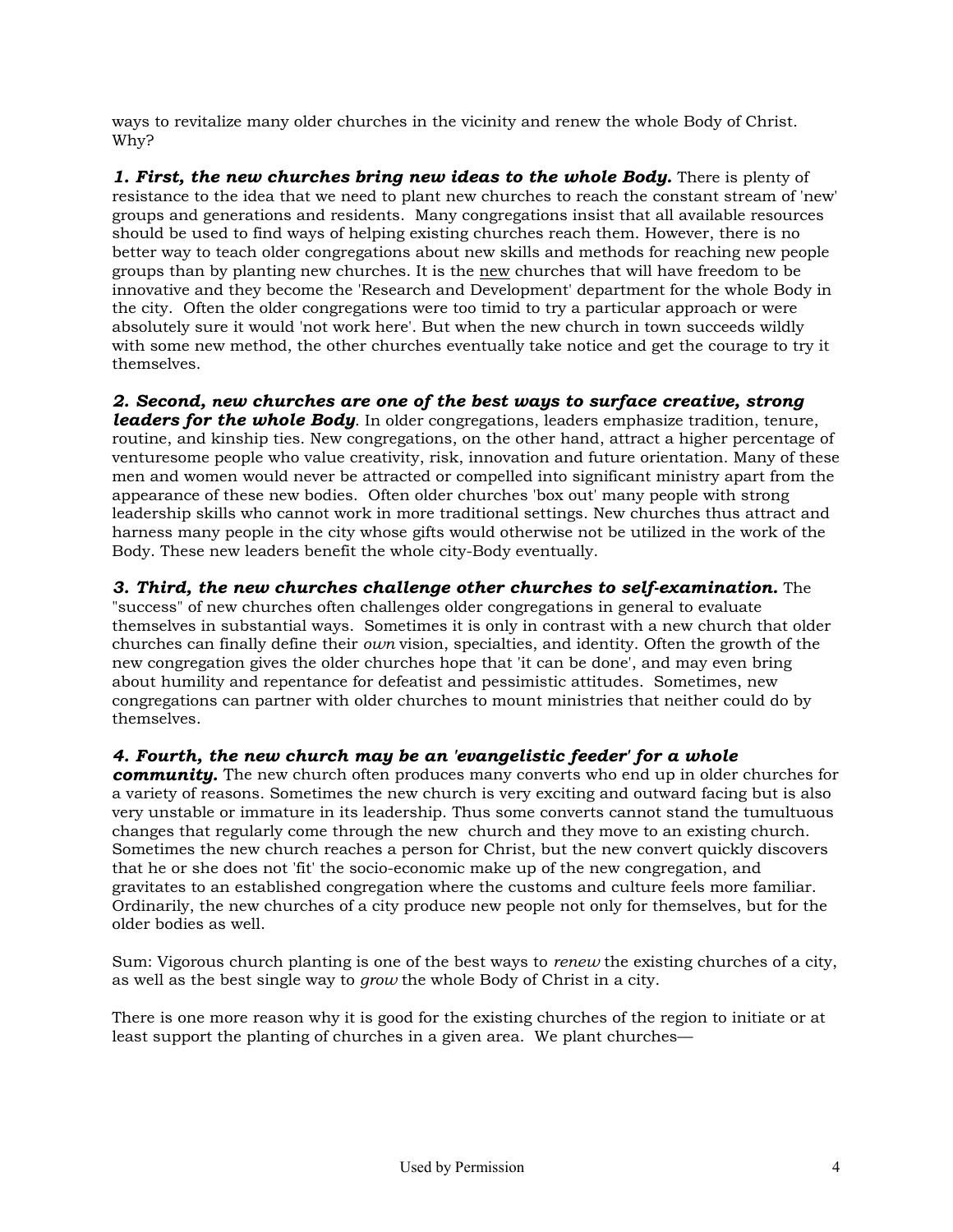## **D. As an exercise in KINGDOM-MINDEDNESS**

All in all, church planting helps an existing church the best when the new congregation is voluntarily 'birthed' by an older 'mother' congregation. Often the excitement and new leaders and new ministries and additional members and income 'washes back' into the mother church in various ways and strengthens and renews it. Though there is some pain in seeing good friends and some leaders go away to form a new church, the mother church usually experiences a surge of high self-esteem and an influx of new enthusiastic leaders and members.

However, a new church in the community usually confronts churches with a major issue--the issue of 'kingdom-mindedness'. New churches, as we have seen, draw most of their new members (up to 80%) from the ranks of the unchurched, but they *will* always attract some people out of existing churches. That is inevitable. At this point, the existing churches, in a sense, have a question posed to them: "Are we going to rejoice in the 80%--the new people that the kingdom has gained through this new church, or are we going to bemoan and resent the three families we lost to it?" In other words, our attitude to new church development is a test of whether our mindset is geared to our own institutional turf, or to the overall health and prosperity of the kingdom of God in the city.

Any church that is more upset by their own small losses rather than the kingdoms large gains is betraying its narrow interests. Yet, as we have seen, the benefits of new church planting to older congregations is very great, even if that may not be obvious initially.

### **SUMMARY**

If we briefly glance at the objections to church planting in the introduction, we can now see the false premises beneath the statements. **A.** Assumes that older congregations can reach newcomers as well as new congregations. But to reach new generations and people groups will require *both* renewed older churches and lots of new churches. **B.** Assumes that new congregations will only reach current active churchgoers. But new churches do far better at reaching the unchurched, and thus they are the only way to *increase* the 'churchgoing pie'. **C.** Assumes that new church planting will only discourage older churches. There is a prospect of this, but new churches for a variety of ways, are one of the best ways to renew and revitalize older churches. **D.** Assumes that new churches only work where the population is growing. Actually, they reach people wherever the population is *changing.* If new people are coming in to replace former residents, or new groups of people are coming in--even though the net pop figure is stagnant--new churches are needed.

New church planting is the only way that we can be sure we are going to increase the number of believers in a city and one of the best ways to renew the whole Body of Christ. The evidence for this statement is strong--Biblically, sociologically, and historically. In the end, a lack of kingdom-mindedness may simply blind us to all this evidence. We must beware of that.